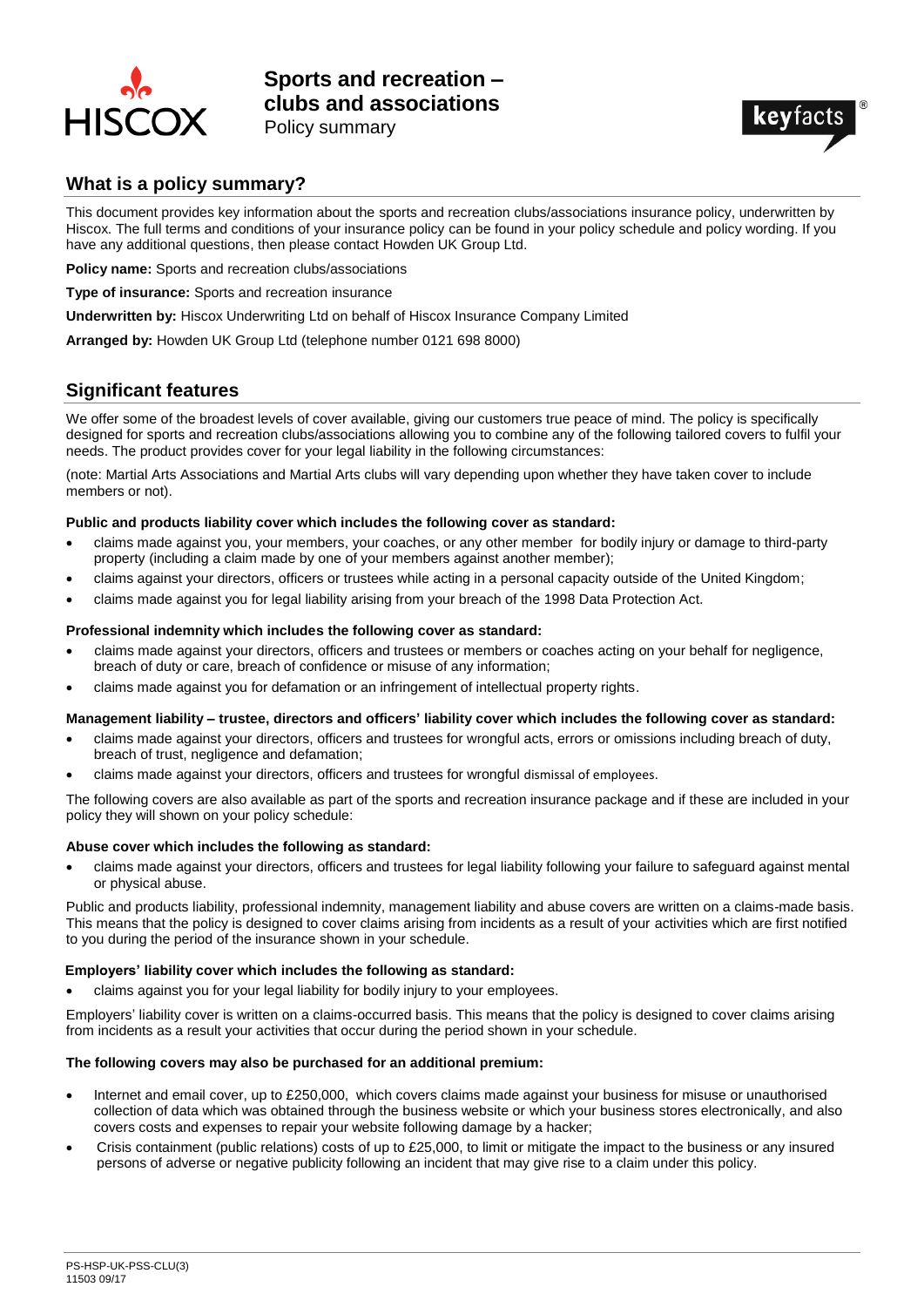



## **Significant exclusions and limitations**

- You have an obligation to take reasonable steps to prevent accident or injury.
- Any onerous contractual terms which go beyond the duty of care you owe at common law are excluded.
- Any accident or injury caused following an intention to cause accident or injury will be excluded. This includes the perpetrator of any mental or physical abuse.
- Any claims or circumstances which you know about or ought reasonably to have known about prior to the inception of the policy are excluded unless notified previously.
- Any special conditions, limitations or terms that may apply will be clearly shown in your individual quotation and schedule.

### **Crisis containment cover excludes payment for claims arising from:**

- any employment practices breach;
- any industry or profession-wide matter.

### **Internet and email cover excludes payment for claims arising from:**

- any virus created by you or an employee and any virus which indiscriminately replicates itself:
- any unauthorised use or fraudulent use of any credit, debit, charge or store card.

## **Your side of the bargain**

Remember, your premium and insurance cover will be based specifically on the details you provide to us. So the information you give us will form a record of your unique combination of demands, needs and circumstances.

Please make sure the information you send us is complete and accurate, and inform us immediately of any changes in circumstances that may affect the services provided by us or the cover provided by your policy. This is particularly important before taking out a policy, but it also applies throughout the life of a policy. You need to bear in mind:

- if you fail to disclose any information material to the insurance you could invalidate the policy, claims may not be paid or alternative terms could be applied to the policy;
- you should read and check all insurance documents to ensure that you are aware of the cover, limits and terms that apply;
- please be aware of all terms and conditions of your policy as failure to comply with them could invalidate it;
- in the event of a claim, you should take note of the required procedures, such as prompt notice to us of the claims, as stated in the policy documentation;
- as with any insurance, you have an obligation to take reasonable steps to mitigate any loss.

## **Policy length**

Insurance contracts normally run for a period of 12 months and your contract period will be clearly shown in your schedule of insurance. You must tell us of any changes to your activities as described in your insurance policy and we will then have the option of amending the terms of the policy or issuing you with notice of our intention to cancel it.

## **Cancellation rights**

You may cancel the insurance by giving us 30 days' notice in writing of your intention to do so. We may cancel the insurance by giving you 30 days' notice in writing of our intention to do so.

In both cases, we will return to you the amount of premium which relates to the unexpired period, minus a reasonable administration charge, provided that no claims have been notified under the insurance. If a claim or claims have been notified, then we will only return any premium if we (and not you) are cancelling the policy.